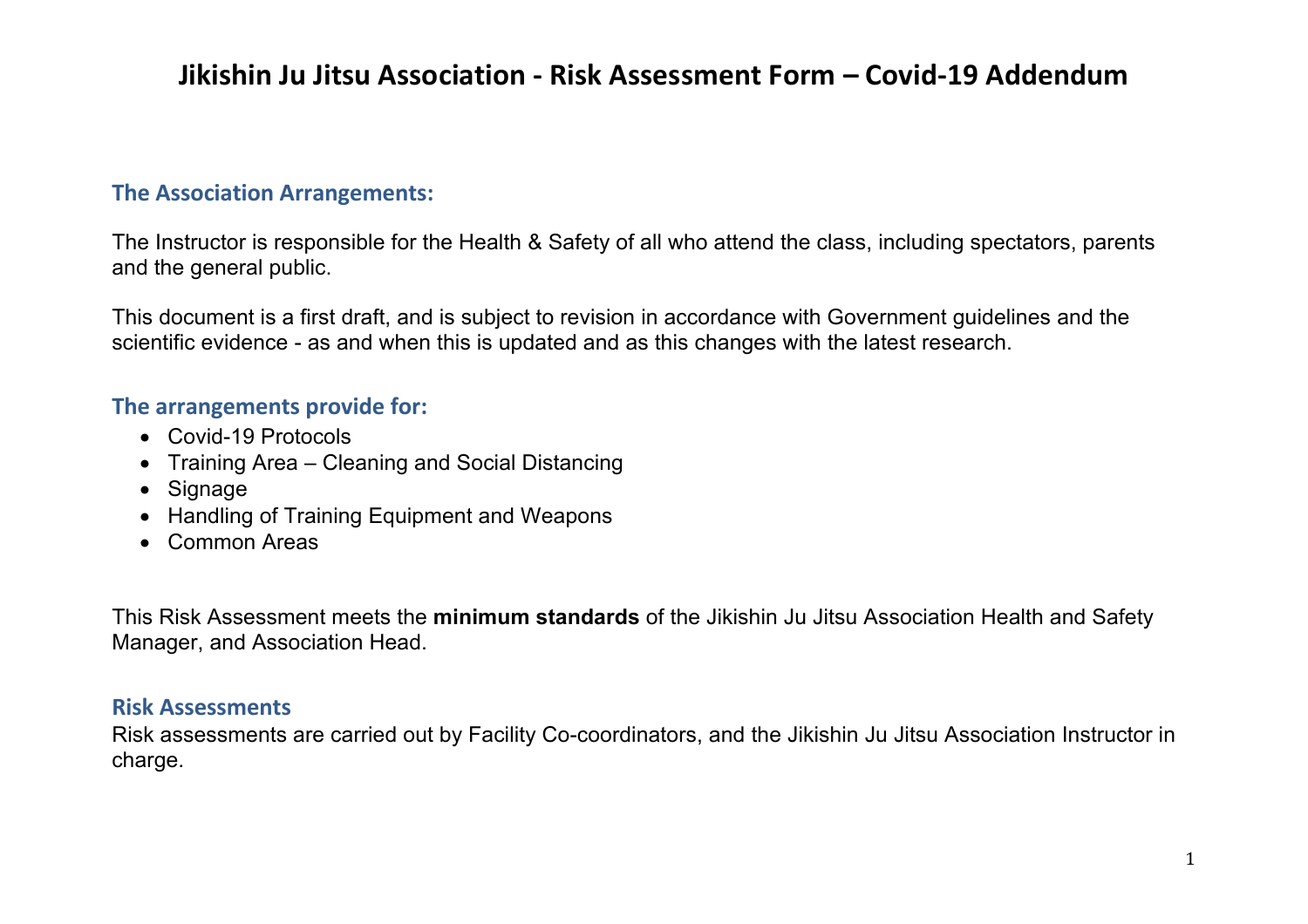#### **Risk Assessment**

| Club:                               |  |
|-------------------------------------|--|
| <b>Risk Assessment completed by</b> |  |
| Position in Club                    |  |
| Signature                           |  |
| Date                                |  |

Stage 1: Identification of hazard, risk evaluation and approximate priority allocation

#### **Area/activities assessed**

| <b>Hazards identified</b>      | People at risk                                                                                                                                                                                                                                                                | <b>Worst outcome</b>                                   | <b>Likely Frequency</b>                                                                                                      |
|--------------------------------|-------------------------------------------------------------------------------------------------------------------------------------------------------------------------------------------------------------------------------------------------------------------------------|--------------------------------------------------------|------------------------------------------------------------------------------------------------------------------------------|
| Risk of infection by Covid-19. | <b>Instructors, Coaches &amp;</b><br>Assistants.<br>Students.<br><b>Vulnerable groups:</b><br>Adults over 45 years old -<br>particularly males.<br>Those with existing<br>underlying health<br>conditions.<br>Anyone else who<br>physically comes in<br>contact with the play | Severe illness<br>leading to life<br>changing<br>Death | Unknown.<br>Full care must be taken<br>to ensure that the<br>likelihood of infection is<br>reduced as far as is<br>possible. |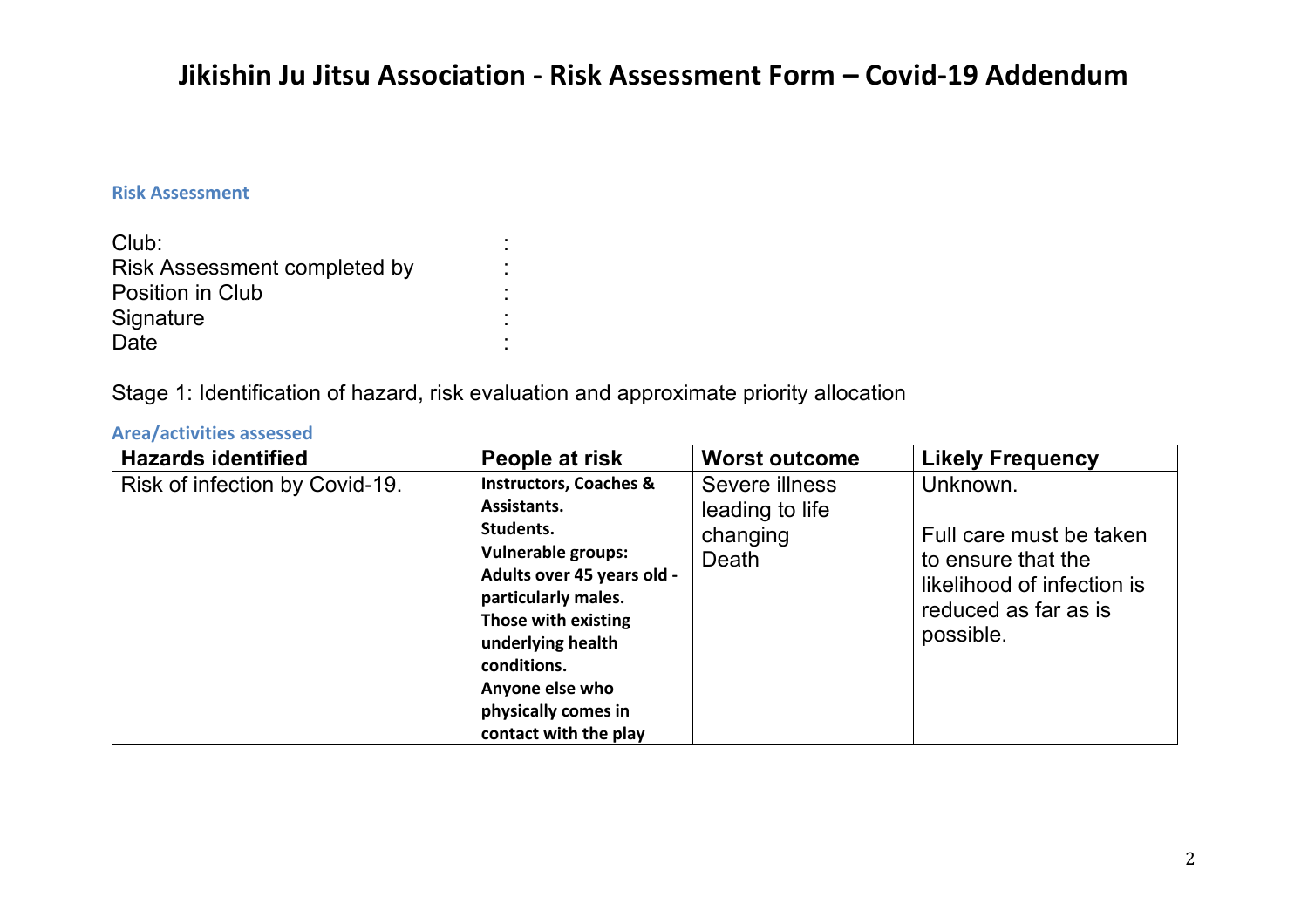| equipment and/or gym<br>equipment. |  |
|------------------------------------|--|
|                                    |  |

### **COVID-19 RISK ASSESSMENT CHECKLIST**

#### **Special Needs/Medical Considerations Lesson Organisation**

Lesson Organisation must include the following in order to minimise the risk of infection:

- Students temperature must be checked on arrival to ensure they have no fever
- Students must confirm that they have none of the common symptoms of infection
- Knowledge of medical background of each student and any particular vulnerabilities
- Knowledge of the age of each student and how age might affect the risk
- Acknowledgement to class that the risk is present, even with all of the protocols in place
- Adequate signage reminding students to maintain minimum 2 metres distance from *every* other person indoors
- Ensure all students have thoroughly washed their hands in accordance with the government advice or used an approved hand sanitiser before entry to the training area
- Ensure floor, benches and all surfaces that may have been contaminated are disinfected
- Ensure that all equipment which may be handled by students is disinfected prior use
- Ensure that students do not share equipment
- Ensure that hand sanitiser is available to all in the training area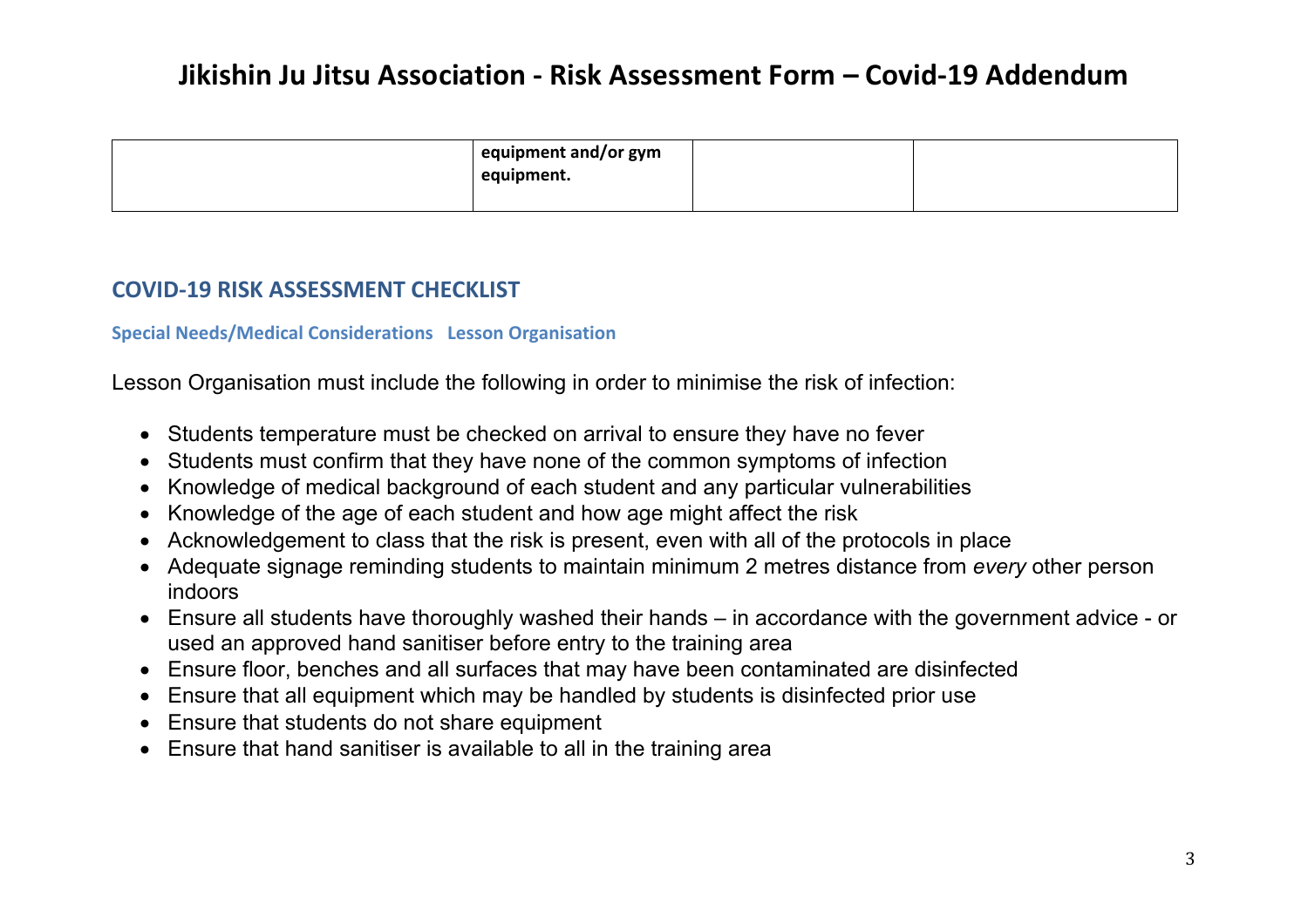- Ensure masks are available for those who do not possess one
- Masks are worn throughout the training session (worn over both nose and mouth)
- Student attend in their training uniform and leave in the same manner (avoiding changing rooms)
- All protocols must be repeated by students every time they leave the training area and particularly if they visit the toilet
- Ensure that the toilets and Common Areas are being cleaned and disinfected by the facility
- Consider using a booking system to control student numbers
- Consider a one-way system for moving around the training area in order to maintain social distance if utilised it must be clearly marked and usage explained at the start of each session
- Every student must take any refuse away at the completion of the training session
- No refuse may be left behind, and students should be warned that any items whether refuse or not left in the training area may be disposed of
- Remind all to catch coughs and sneezes in tissues Follow Catch it, Bin it, Kill it
- Avoid touching face, eyes, nose or mouth with unclean hands, if mask is adjusted for instance
- Instructors must avoid all physical contact with students
- Non Fire Doors may remain open to allow for air circulation
- Cash handling should be avoided
- Monitoring the situation must be carried out continuously
- Any person who is showing symptoms of Covid-19 shall not be allowed to train
- Any person who is unwilling, unable or is ignoring the protocols to follow the above shall not be allowed to train
- Recommend all students bring drinks with them in order to remain hydrated and avoid water fountains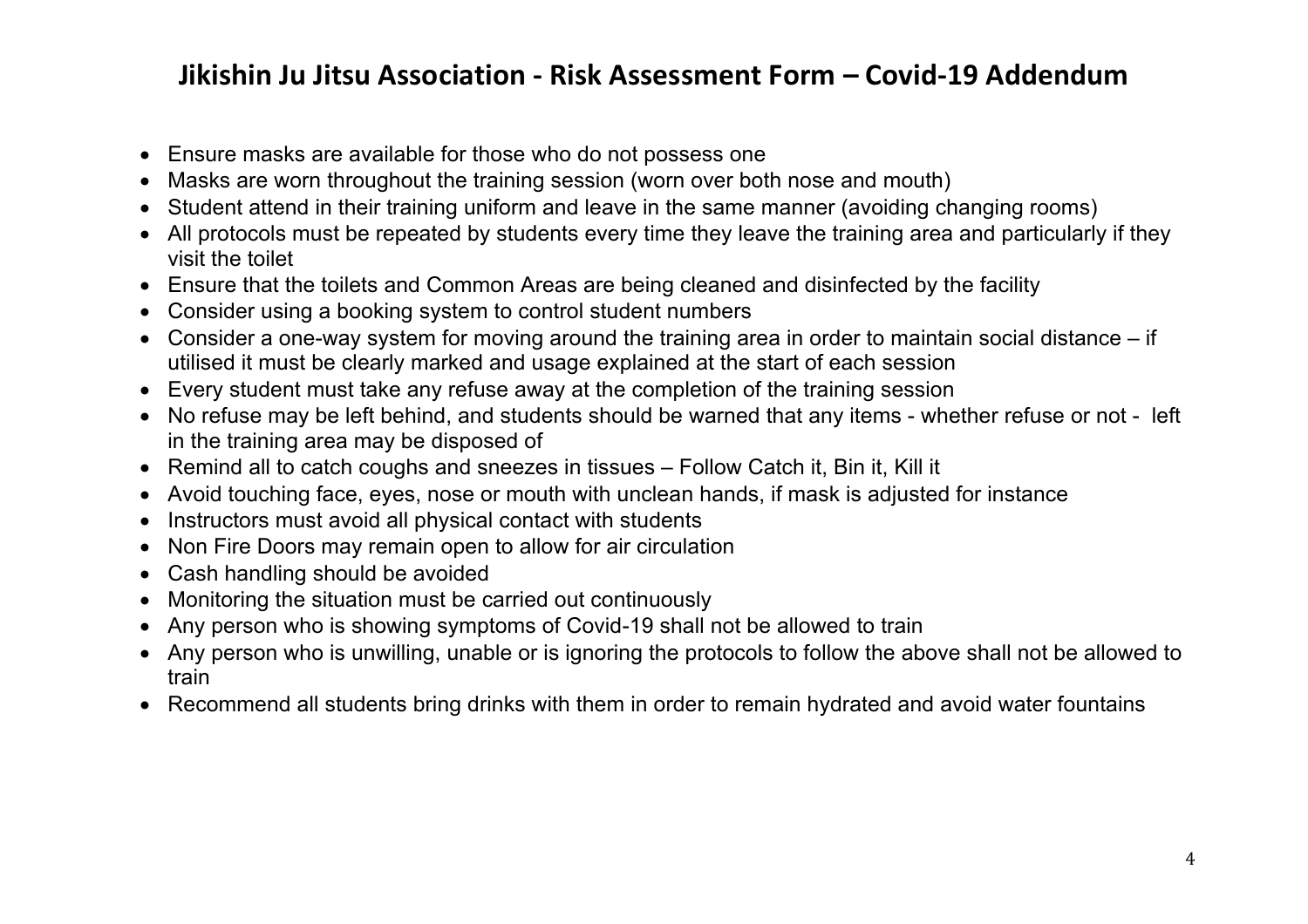All Instructors running a class must be familiar with the latest Covid-19 Government advice, available from the Health & Safety Executive: https://www.gov.uk/coronavirus

**Please check the Government advice before every training session to ensure that the risk of infection is properly managed.**